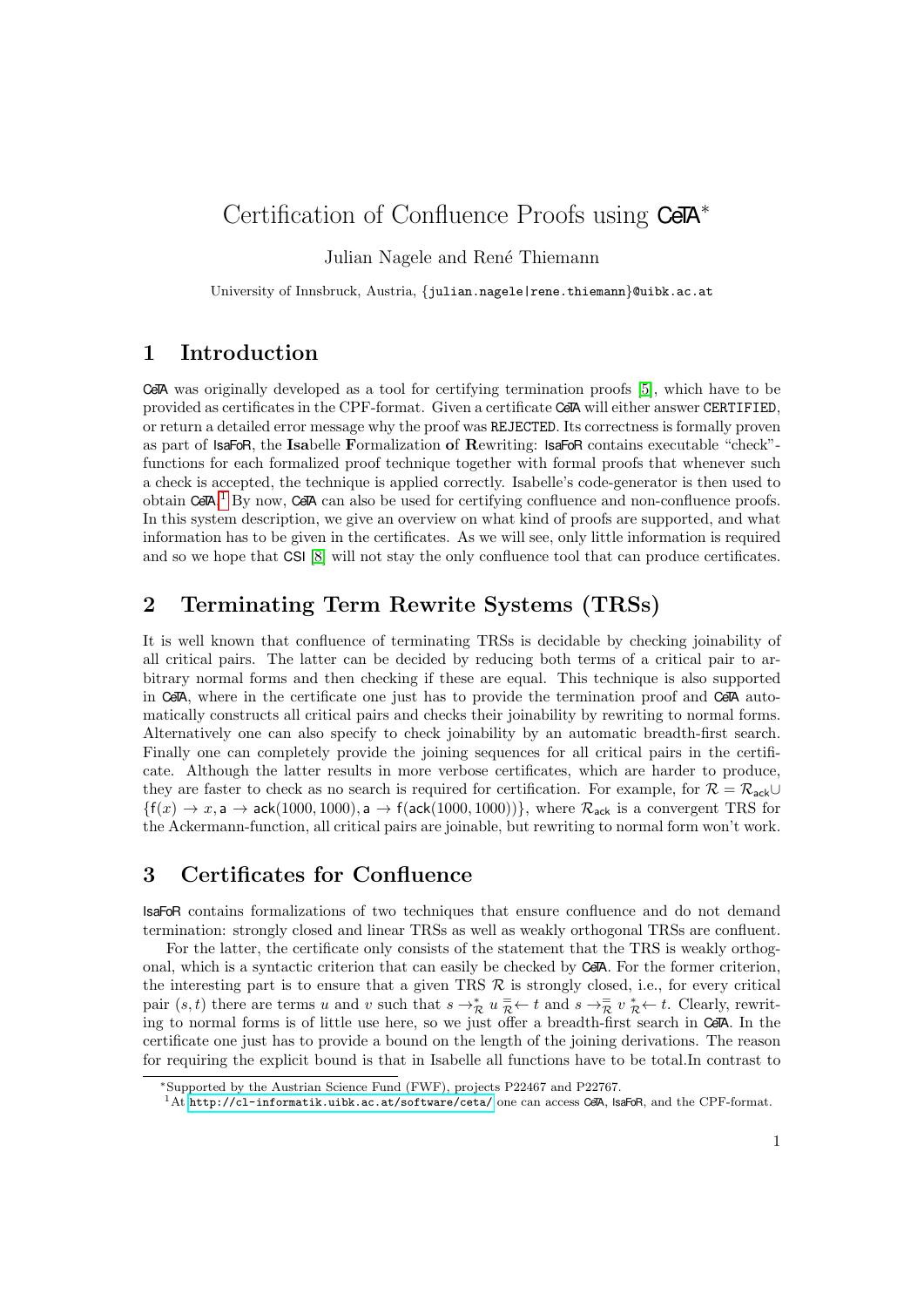Certification of Confluence Proofs using CeTA Julian Nagele and Ren´e Thiemann

Section [2,](#page-0-1) here  $R$  is not necessarily terminating, and thus an unbounded breadth-first search might be non-terminating, whereas an explicit bound on the depth easily ensures totality.

At this point, let us recall our notions of TRSs and critical pairs: as usual a TRS  $\mathcal{R}$  is just a set of rewrite rules. However we do not assume the following standard variable conditions:

$$
VC_{\text{lls}}(\mathcal{R}) = \forall \ell \to r \in \mathcal{R}, \ell \notin \mathcal{V} \qquad \qquad VC_{\supseteq}(\mathcal{R}) = \forall \ell \to r \in \mathcal{R}. \mathcal{V}(\ell) \supseteq \mathcal{V}(r)
$$

The critical pairs of a TRS  $R$  are defined as

$$
CP(\mathcal{R}) = \{ (r\sigma, C[r']\sigma) \mid \ell \to r \in \mathcal{R}, \ell' \to r' \in \mathcal{R}, \ell = C[u], u \notin \mathcal{V}, \, mgu(u, \ell') = \sigma \}
$$

where it is assumed that the variables in  $\ell \to r$  and  $\ell' \to r'$  have been renamed apart. We do not exclude root overlaps of a rule with itself, which gives rise to trivial critical pairs of the form  $(r\sigma, r\sigma)$ . Therefore, most techniques in **IsaFoR** that rely on critical pairs immediately try to remove all trivial critical pairs, i.e., they consider  $\{(s,t) \in CP(\mathcal{R}) \mid s \neq t\}$  instead of  $CP(\mathcal{R})$ . So, in practice these additional critical pairs do not play a role. However, for TRSs that do not satisfy the variable conditions they are essential. For example, for the TRS  $\mathcal{R}_1 = \{a \rightarrow y\}$  over signature  $\{a, b, c\}$  we have  $\mathbb{CP}(\mathcal{R}) = \{(x, y)\}\$ , whereas without root-overlaps with the same rule there would be no critical pair and we might wrongly conclude confluence via orthogonality.

The confluence criterion of weak orthogonality not only implicitly demands  $VC_(\mathcal{R})$ , but explicitly demands  $VC_{\text{ths}}(\mathcal{R})$ . In contrast, none of the variable conditions is required for strongly closed and linear TRSs. Hence, the following two TRSs are confluent via this criterion:  $\mathcal{R}_2 = \{x \to f(x), y \to g(y)\}\$ is strongly closed as there are no critical pairs, and  $\mathcal{R}_3 = {\mathsf{a} \to \mathsf{f}(x), \mathsf{f}(x) \to \mathsf{b}}$  is strongly closed as the only non-trivial critical pair is  $(\mathsf{f}(x), \mathsf{f}(y)),$ which is obviously joinable in one step to b. Also  $\mathcal{R}_4 = \{a \to f(x), f(x) \to b, x \to f(g(x))\}$ which satisfies neither of the variable conditions—is strongly closed and linear, and thus confluent. Similarly as for weak orthogonality, the addition of root overlaps w.r.t. the same rule is essential, as otherwise the non-confluent and linear TRS  $\mathcal{R}_1$  would be strongly closed.

### 4 Disproving Confluence via Non-Joinable Forks

One way to disprove confluence of an arbitrary, possibly non-terminating TRS  $R$  is to provide a non-joinable fork, i.e.,  $s \to_{\mathcal{R}}^* t_1$  and  $s \to_{\mathcal{R}}^* t_2$  such that  $t_1$  and  $t_2$  have no common reduct. To certify these proofs, in CeTA we demand the concrete derivations from s to  $t_1$  and  $t_2$  and additionally a certificate that  $t_1$  and  $t_2$  are not joinable, which is clearly the more interesting part. To this end, we generalize the notion of non-joinability to two TRSs, which allows us to conveniently and modularly formalize several existing techniques for non-joinability. Initially,  $\mathcal{R}_1 = \mathcal{R}_2 = \mathcal{R}$  and any change on one of the TRSs is currently internally computed by CeTA.

$$
NJ_{\mathcal{R}_1,\mathcal{R}_2}(t_1,t_2)=(\neg \exists u \ldotp t_1 \rightarrow_{\mathcal{R}_1}^* u \land t_2 \rightarrow_{\mathcal{R}_2}^* u)
$$

#### 4.1 Grounding

Clearly,  $NJ_{\mathcal{R}_1,\mathcal{R}_2}(t_1\sigma,t_2\sigma)$  implies  $NJ_{\mathcal{R}_1,\mathcal{R}_2}(t_1,t_2)$  for some arbitrary substitution  $\sigma$ . This substitution has to be provided in the certificate and can be used replace each variable in  $t_1$ and  $t_2$  by some fresh constant. Grounding can be beneficial for other non-joinability techniques.

#### 4.2 Tcap and Unification

The function  $tcap_R$  can approximate an upper part of a term where no rewriting with R is possible, and thus, remains unchanged by rewriting. Hence, it suffices to check that  $tcap_{\mathcal{R}_1}(t_1)$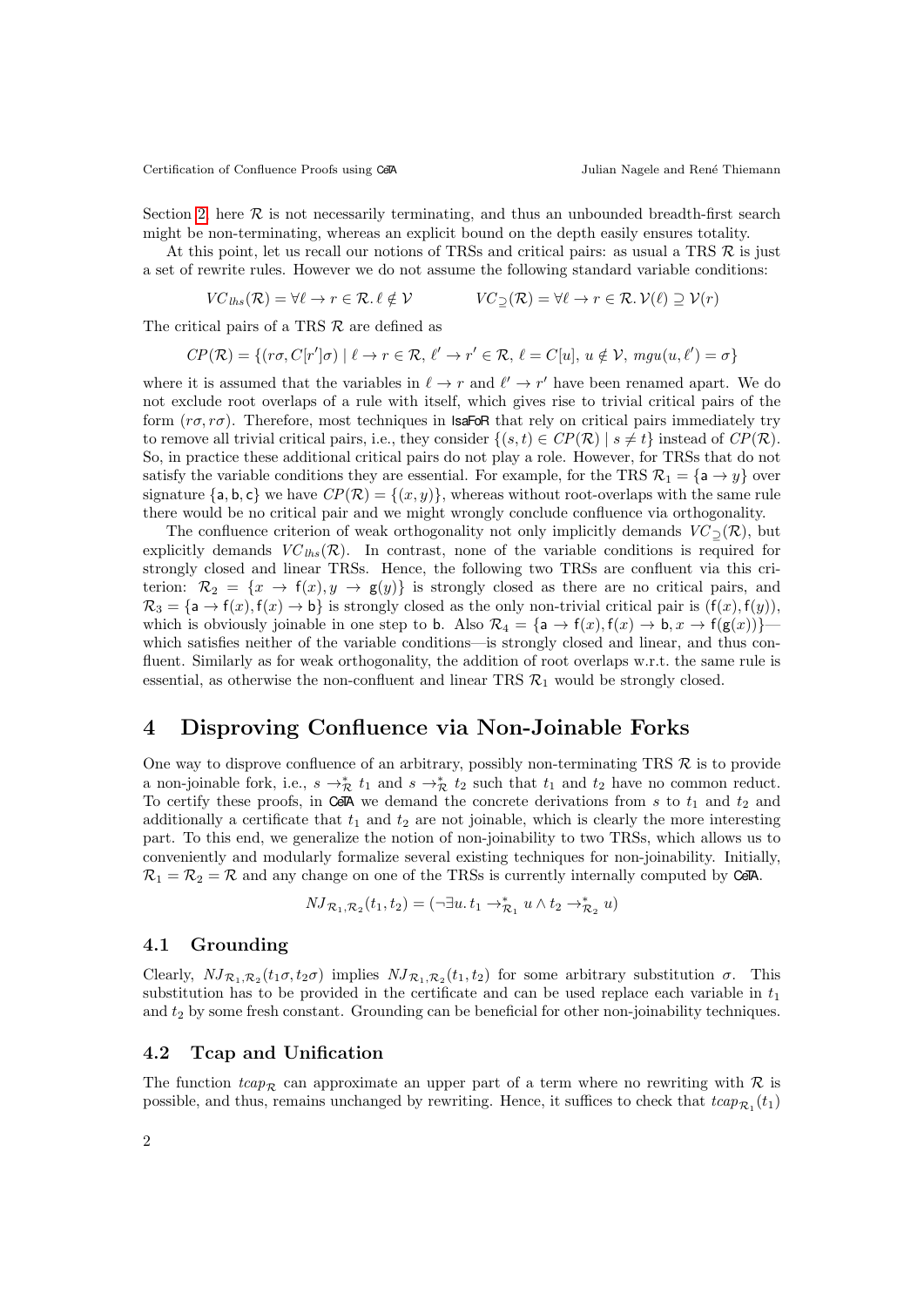Certification of Confluence Proofs using CeTA Julian Nagele and René Thiemann

is not unifiable with  $tcap_{\mathcal{R}_2}(t_2)$  to ensure  $NJ_{\mathcal{R}_1,\mathcal{R}_2}(t_1,t_2)$ .

Since  $\text{tcap}_{\mathcal{R}_i}$  replaces variables by fresh ones, it is beneficial to apply grounding beforehand [\[8\]](#page-4-1). To this end, CHA computes a suitable grounding substitution, if some  $t_i$  is not a ground term. Because of grounding, this criterion fully subsumes the criterion, that two different normal forms are not joinable. Nevertheless one can also refer to the latter criterion in certificates.

#### 4.3 Usable Rules for Reachability

In [\[1\]](#page-4-2) the usable rules for reachability  $\mathcal{U}_r$  have been defined (via some inductive definition of auxiliary usable rules  $U_0$ ). They have the crucial property that  $t \to_{\mathcal{R}}^* s$  implies  $t \to_{\mathcal{U}_r(\mathcal{R},t)}^* s$ . This property immediately shows the following theorem.

<span id="page-2-1"></span>**Theorem 1.**  $NJ_{\mathcal{U}_r(\mathcal{R}_1,t_1),\mathcal{U}_r(\mathcal{R}_2,t_2)}(t_1,t_2)$  implies  $NJ_{\mathcal{R}_1,\mathcal{R}_2}(t_1,t_2)$ .

Whereas the crucial property was easily formalized within  $IsaF\circ R$  following the original proof, it was actually more complicated to provide an implementation of usable rules that turns the inductive definition of  $\mathcal{U}_0$  into executable code. Note that we did not have this problem in previous work on usable rules [\[3\]](#page-4-3) where we explicitly demand that the set of usable rules is provided in the certificate. However, due to our implementation of usable rules, we no longer require the set of usable rules in the certificate.

#### 4.4 Discrimination Pairs

In [\[1\]](#page-4-2) term orders are utilized to prove non-joinability. To be precise,  $(\succsim, \succ)$  is a discrimination pair iff  $\succsim$  is a rewrite order,  $\succ$  is irreflexive, and  $\succsim \circ \succ \subseteq \succ$ .<sup>[2](#page-2-0)</sup> We formalized the following theorem, which in combination with Theorem [1](#page-2-1) completely simulates [\[1,](#page-4-2) Theorem 12].

<span id="page-2-2"></span>**Theorem 2.** If  $(\succsim, \succ)$  is a discrimination pair,  $\mathcal{R}_1^{-1} \cup \mathcal{R}_2 \subseteq \succsim$ , and  $t_1 \succ t_2$  then  $NJ_{\mathcal{R}_1, \mathcal{R}_2}(t_1, t_2)$ .

*Proof.* We perform a proof by contradiction, so assume  $t_1 \rightarrow_{\mathcal{R}_1}^* u$  and  $t_2 \rightarrow_{\mathcal{R}_2}^* u$  and hence  $t_2 \rightarrow_{\mathcal{R}_1^{-1} \cup \mathcal{R}_2}^* t_1$ . Then by the preconditions we obtain  $t_2 \geq^* t_1 \succ t_2$ . Iteratively applying  $\zeta \circ \zeta \subseteq \zeta$  yields  $t_2 \succ t_2$  in contradiction to irreflexivity of  $\succ$ .  $\Box$ 

We have also proven within  $IsaFoR$  that every reduction pair is a discrimination pair, and thus one can use all reduction pairs that are available in CeTA in the certificate.

#### 4.5 Argument Filters

In [\[1\]](#page-4-2) it is shown that argument filters  $\pi$  are useful for non-confluence proofs. The essence is

<span id="page-2-3"></span>**Observation 3.**  $NJ_{\pi(\mathcal{R}_1), \pi(\mathcal{R}_2)}(\pi(t_1), \pi(t_2))$  implies  $NJ_{\mathcal{R}_1, \mathcal{R}_2}(t_1, t_2)$ .

Consequently, one may show non-joinability by applying an argument filter and then continue on the filtered problem. At this point we can completely simulate [\[1,](#page-4-2) Theorem 14]: apply usable rules, apply argument filter, apply usable rules, apply discrimination pair.

#### 4.6 Interpretations

Let F be some signature. Let A be a weakly monotone F-algebra  $(A, (f^{\mathcal{A}})_{f \in \mathcal{F}}, \geq),$  i.e.,  $f^{\mathcal{A}}$ :  $A^n \to A$  for each n-ary symbol  $f \in \mathcal{F}, \geq$  is a partial order, and for all  $a, b, f, a \geq b$  implies

<span id="page-2-0"></span><sup>&</sup>lt;sup>2</sup>Note, that unlike what is said in [\[1\]](#page-4-2), one does not require  $\succ \circ \succcurlyeq \subset \succ$ .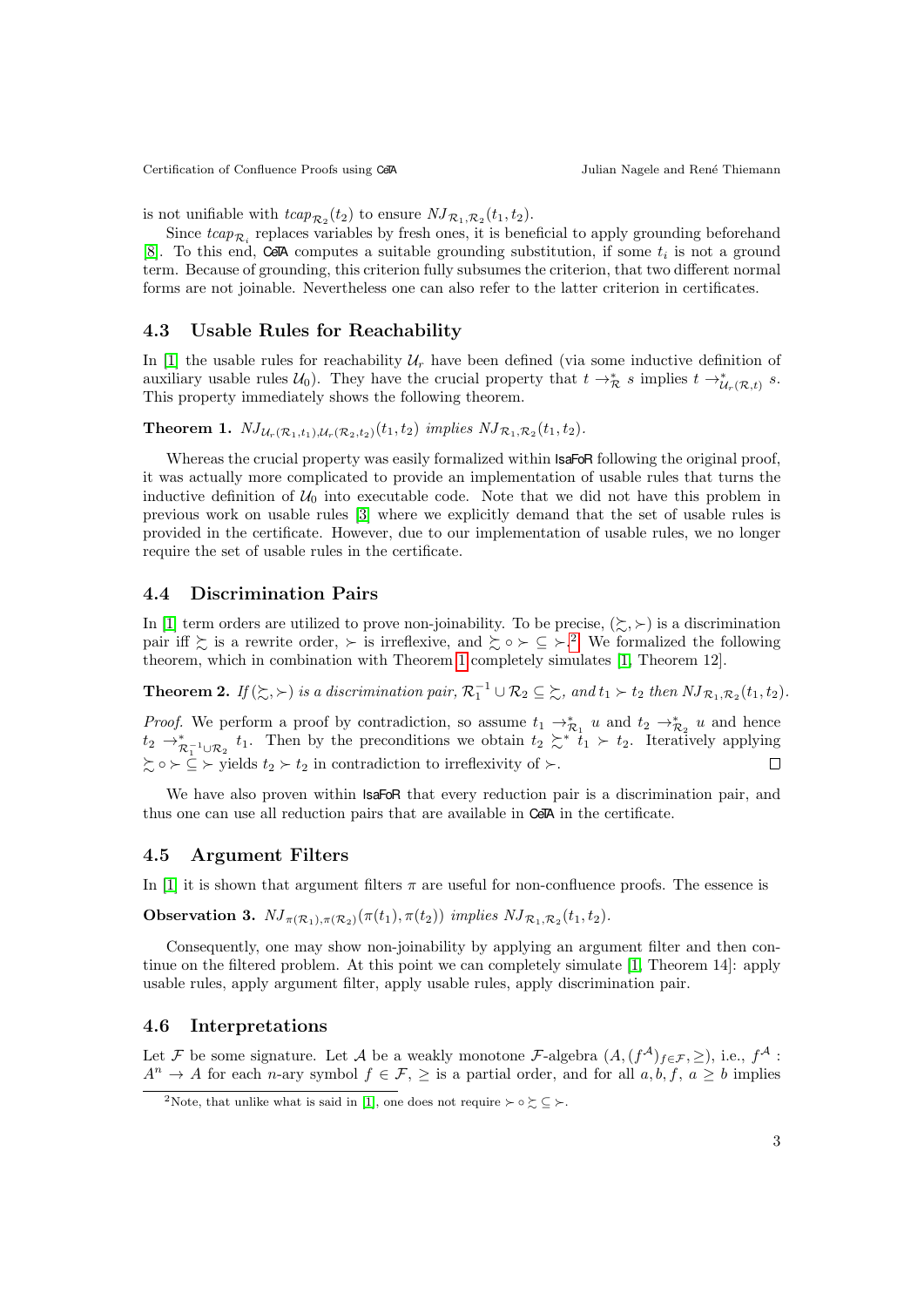Certification of Confluence Proofs using CeTA Julian Nagele and Ren´e Thiemann

 $f^{\mathcal{A}}(\ldots, a, \ldots) \geq f^{\mathcal{A}}(\ldots, b, \ldots).$  A is a quasi-model for R iff  $[\![\ell]\!]_{\mathcal{A},\alpha} \geq [\![r]\!]_{\mathcal{A},\alpha}$  for all  $\ell \to r \in \mathcal{R}$ and every valuation  $\alpha : \mathcal{V} \to A$ . Let  $\alpha_d$  be some default valuation.

<span id="page-3-0"></span>**Theorem 4.** If A is a quasi-model of  $\mathcal{R}_1^{-1} \cup \mathcal{R}_2$  and  $[\![t_2]\!]_{\mathcal{A},\alpha_d} \not\geq [\![t_1]\!]_{\mathcal{A},\alpha_d}$  then  $NJ_{\mathcal{R}_1,\mathcal{R}_2}(t_1,t_2)$ . *Proof.* Similar as for Theorem [2.](#page-2-2) Given  $t_2 \to_{\mathcal{R}_1^{-1} \cup \mathcal{R}_2}^* t_1$  and the quasi-model condition we

conclude  $[\![t_2]\!]_{\mathcal{A},\alpha_d} \geq [\![t_1]\!]_{\mathcal{A},\alpha_d}$ . This is an immediate contradiction to  $[\![t_2]\!]_{\mathcal{A},\alpha_d} \ngeq [\![t_1]\!]_{\mathcal{A},\alpha_d}$ .  $\Box$ 

This proof was easy to formalize as it could reuse the formalization of semantic labeling [\[4\]](#page-4-4), which also includes algorithms to check the quasi-model conditions as well as a format for models in the certificate. Here, CeTA is currently restricted to algebras over finite domains. Moreover, the valuation  $\alpha_d$  cannot be specified in the certificate. However, by previously applying grounding, the choice of  $\alpha_d$  does not matter any longer.

Note that in contrast to [\[1,](#page-4-2) Theorem 10], we only require  $[[t_2]]_{A,\alpha_d} \not\geq [[t_1]]_{A,\alpha_d}$  instead of  $[[t_2]]_{\mathcal{A},\alpha_d} \not\geq [[t_1]]_{\mathcal{A},\alpha_d} \geq [[t_2]]_{\mathcal{A},\alpha_d}$ . This has an immediate advantage, namely that we can derive [\[1,](#page-4-2) Corollary 6] as a consequence: instantiate  $\geq$  by equality, then weak monotonicity is always guaranteed, the quasi-model condition becomes a model condition, and  $[\![t_2]\!]_{A,\alpha_d} \not\geq$  $[\![t_1]\!]_{\mathcal{A},\alpha_d}$  is equivalent to  $[\![t_1]\!]_{\mathcal{A},\alpha_d} \neq [\![t_2]\!]_{\mathcal{A},\alpha_d}$ . Moreover, the usable rules can easily be integrated as a preprocessing step in the same way as we did for discrimination pairs.

Further note that [\[1,](#page-4-2) Corollary 6] can also simulate [\[1,](#page-4-2) Theorem 5], by just taking the quotient algebra. Therefore, by Theorems [1,](#page-2-1) [2,](#page-2-2) and [4,](#page-3-0) and Observation [3](#page-2-3) we can now simulate all non-joinability criteria of  $[1]$  and  $Ce\mathbb{R}$  can also certify all example proofs of  $[1]$ .

#### 4.7 Tree Automata

A bottom-up tree automaton A is a quadruple  $(Q, \mathcal{F}, \Delta, Q_f)$  with states Q, signature F, transitions  $\Delta$ , and final states  $\mathcal{Q}_f$ , and  $\mathcal{L}(\mathcal{A}) \subseteq \mathcal{T}(\mathcal{F})$  denotes the accepted regular tree language. We say that A is closed under R if  $\{t \mid s \in \mathcal{L}(\mathcal{A}), s \to_{\mathcal{R}} t\} \subseteq \mathcal{L}(\mathcal{A})$ .

<span id="page-3-1"></span>**Observation 5.** Let  $A_1$  and  $A_2$  be tree automata. If  $t_i \in \mathcal{L}(A_i)$  and  $A_i$  is closed under  $\mathcal{R}_i$  for  $i = 1, 2, \text{ and } \mathcal{L}(\mathcal{A}_1) \cap \mathcal{L}(\mathcal{A}_2) = \varnothing \text{ then } NJ_{\mathcal{R}_1, \mathcal{R}_2}(t_1, t_2).$ 

For checking these non-joinability certificates, CeTA implemented standard tree automata algorithms for membership, intersection, and emptiness. The most difficult part is checking whether  $A$  is closed under  $R$  for some  $A$  and  $R$ . Here, CeTA provides three alternatives. One can refer to Genet's criterion of compatibility, or use the more liberal condition of state-compatibility [\[2\]](#page-4-5), which requires an additional compatibility relation in the certificate, or one can just refer to the decision procedure [\[2\]](#page-4-5), which currently requires a deterministic automaton as input. Since all of the conditions have been formalized under the condition  $VC_{\supset}(\mathcal{R})$ , Observation [5](#page-3-1) can only be applied if both TRSs satisfy this variable condition. Moreover, grounding is an essential preprocessing step, since tree automata only accept ground terms.

<span id="page-3-2"></span>**Example 6.** Let  $\mathcal{R}_5 = \{a \to b_1, a \to b_2, x \to f(x)\}\$ . Non-confluence can easily be shown since the critical pair  $(b_1, b_2)$  is not joinable: Take the automata  $A_i = (\{1\}, \mathcal{F}, \{f(1) \to 1, b_i \to 1\})$ 1}, {1}), which satisfy all conditions of Observation [5.](#page-3-1)

# 5 Modularity of Confluence

In [\[6\]](#page-4-6) it was proven that confluence is a modular property for disjoint unions of TRSs. Whereas a certificate for applying this proof technique is trivial by just providing the decomposition, we cannot certify these proofs, since currently a formalization of this modularity result is missing.